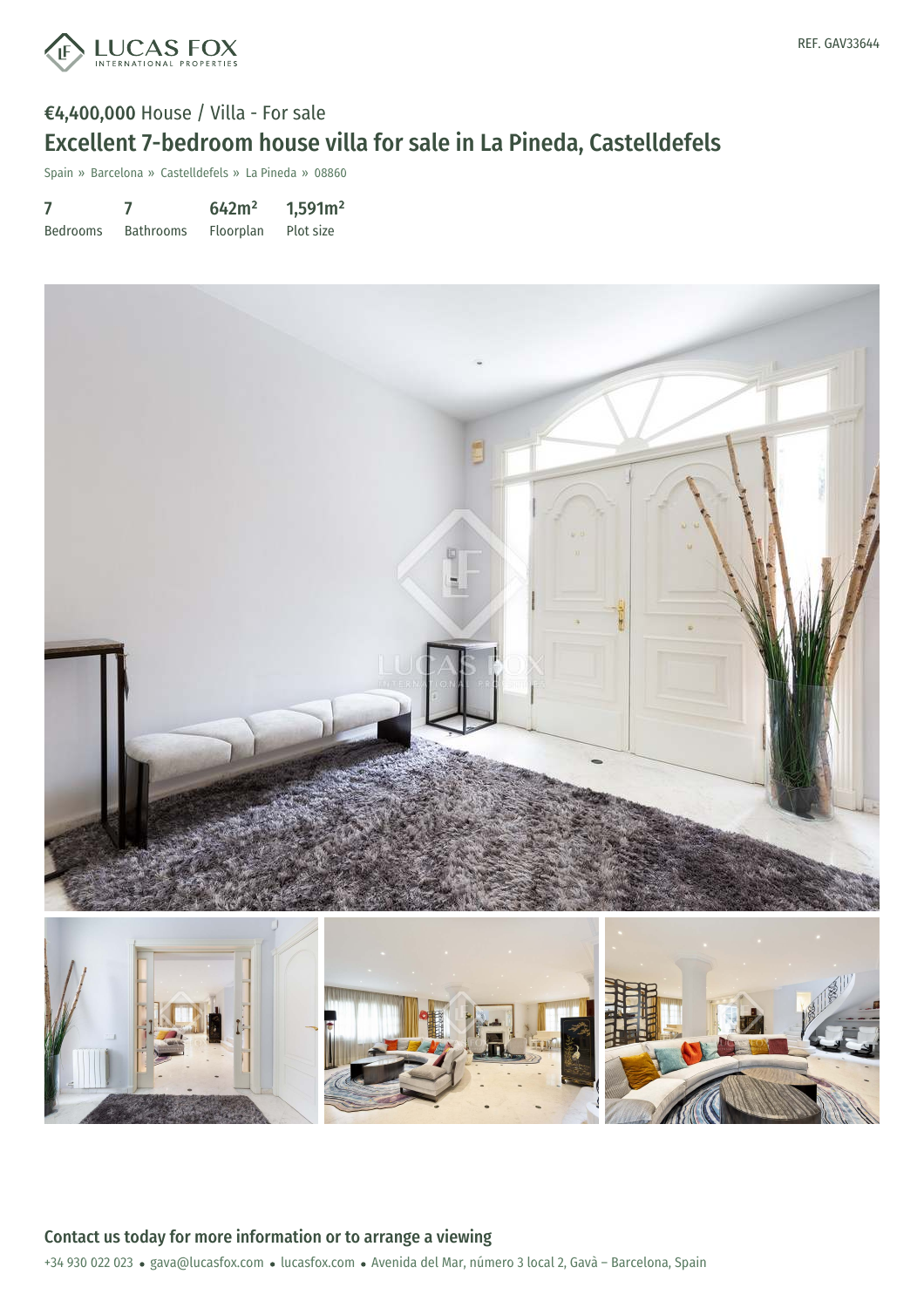

## €4,400,000 House / Villa - For sale Excellent 7-bedroom house villa for sale in La Pineda, Castelldefels

Spain » Barcelona » Castelldefels » La Pineda » 08860

7 Bedrooms 7 Bathrooms 642m² Floorplan 1,591m² Plot size

### OVERVIEW

## Exclusive luxurious designer villa with the best quality finishes for sale in one of the best areas in Castelldefels Playa, in a quiet and family-friendly area.

This spectacular family house is located in the best area of Castelldefels Playa, La Pineda, parallel to the seafront, in a quiet residential area close to the best international schools.

It offers exceptional amenities, including a gym, swimming pool and parking for several vehicles. The house is surrounded by a beautiful and well-kept garden of 1,591 m², with a swimming pool, chill-out area and barbecue, terrace and play area.

The interiors are impressive, with very spacious rooms. The house covers 642 m² distributed over 3 floors.

Upon entering the house we find the hall, a large living room with two rooms and a marble fireplace, a dining room with direct access to the terrace and pool, a fully equipped open designer kitchen with high-end appliances and a glass wine cellar and a complete bathroom. On the same floor, there is a service staff area with private access, which has a bedroom, kitchen and bathroom.

The first floor houses the master suite-type bedroom with fireplace, dressing area, private bathroom with jacuzzi and shower, and access to the terrace; another bedroom also with its private complete bathroom and access to the terrace; a double bedroom; A gym; two dressing rooms and another bathroom.

On the upper floor there is a living room, two double bedrooms and a bathroom.

The house has marble and natural wood floors, underfloor heating, heating and air conditioning, security [television,](mailto:gava@lucasfox.com) aluminium [frames](https://www.lucasfox.com) with double glazing, a water tank for irrigation and closed and open parking for several vehicles.



#### [lucasfox.com/go/gav33644](https://www.lucasfox.com/go/gav33644)

Garden, Swimming pool, Terrace, Jacuzzi, Gym, Private garage, High ceilings, Marble flooring, Natural light, Parking, Air conditioning, Alarm, Balcony, Barbecue, Built-in wardrobes, Chill out area, Domotic system, Double glazing, Equipped Kitchen, Exterior, Fireplace, Heating, Interior, Near international schools, Storage room, Walk-in wardrobe